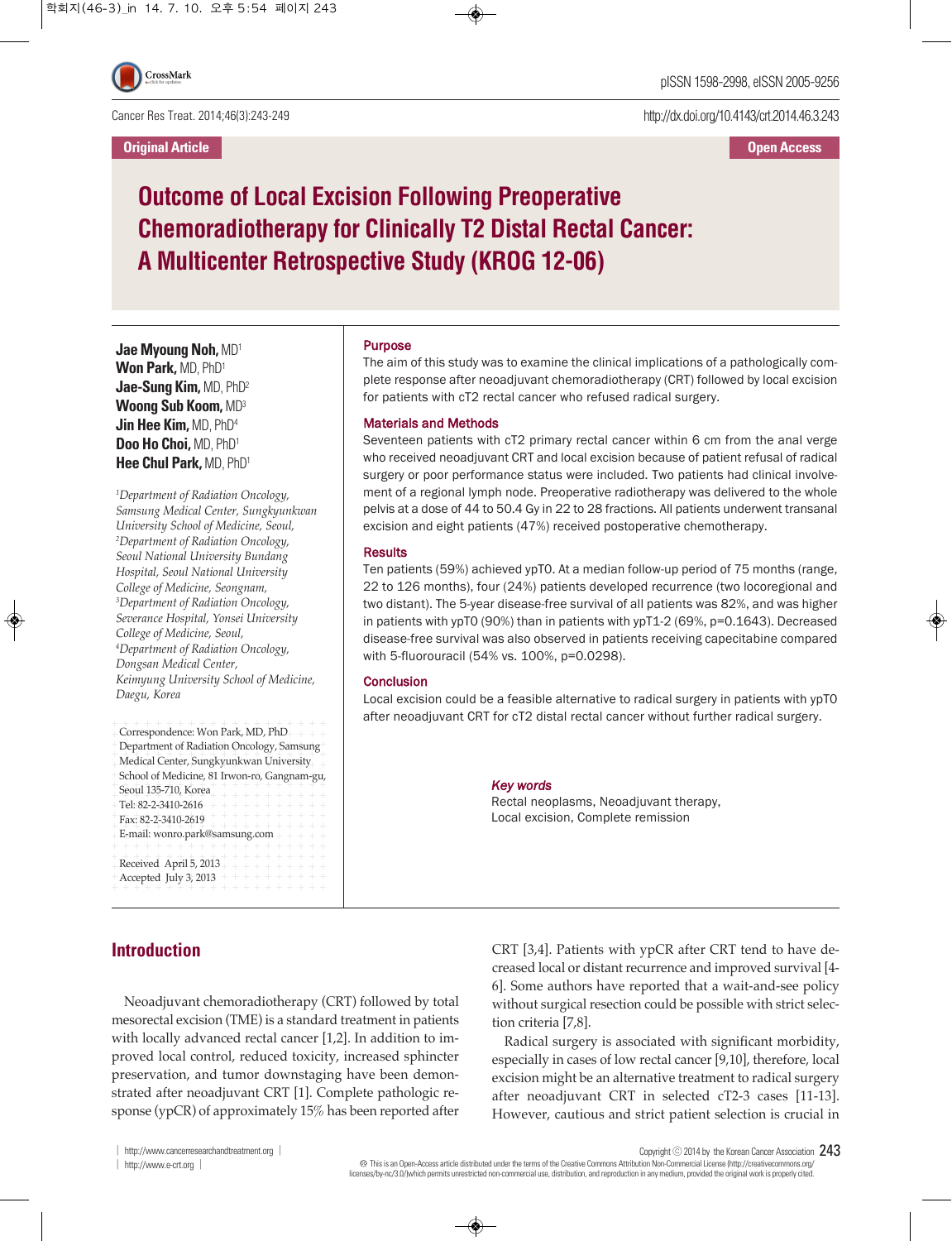this approach [14]. Higher risk of recurrence has limited the routine application of local excision alone in cT2 rectal cancer [15]. The incidence of local recurrence was 24% in T2 rectal cancer after local excision alone [15]. In addition, salvage treatment for failure after local excision is difficult and is often associated with treatment-related morbidity [16]. Under National Comprehensive Cancer Network (NCCN) guidelines, the standard treatment for cT2N0 rectal cancer is radical surgery, and adjuvant treatments are recommended according to pathological status [17]. For patients with cT2 distal rectal cancer whose sphincteric muscles cannot be preserved with abdominoperineal resection (APR), local excision after neoadjuvant CRT is an alternative approach to preserving the sphincter with equivalent oncologic outcomes [18,19]. A recent randomized clinical trial of local resection versus TME after neoadjuvant therapy showed equivalent disease-free survival (DFS) in patients with cT2N0, a diameter no larger than 3 cm, and histological grade G1-2 rectal cancer [20]. The probability of developing recurrence was 12% after local excision. Recurrence occurred only in low or non-responders to neoadjuvant CRT.

In this study, to elucidate the clinical implication of ypCR after neoadjuvant CRT in patients with cT2 distal rectal cancer, the Korean Radiation Oncology Group (KROG) conducted a multicenter retrospective study that examined the DFS according to ypT status.

## **Materials and Methods**

Seventeen patients with cT2 primary rectal adenocarcinoma who were treated by neoadjuvant CRT and local excision between 2002 and 2009 were enrolled from four institutions. After approval by the KROG (KROG 12-06), the medical and radiotherapy (RT) records of the patients were reviewed retrospectively. The median age of patients was 63 years (range, 38 to 79 years). There were 11 (65%) men and six (35%) women. All tumors were located within 6 cm from the anal verge as measured by digital examination. For clinical staging, computed tomography (CT, n=15), magnetic resonance imaging (n=8), or transrectal ultrasound (n=11) was performed. Three patients were diagnosed by CT scan only. When positive lymph node involvement was defined as a lymph node  $\geq 0.5$  cm in the short-axis diameter, two patients had clinical involvement of a regional lymph node. The tumor characteristics at diagnosis are summarized in Table 1.

Patient refusal of radical surgery (n=16) and poor performance status (n=1) were the reasons for undergoing local excision following neoadjuvant CRT. Patients who chose local excision were fully informed about the tumor response

to neoadjuvant CRT and the options of surgical modalities between radical resection and local excision. RT was delivered to the whole pelvis at a dose of 45 Gy in 25 fractions  $(n=8)$ , 50.4 Gy in 28 fractions  $(n=5)$ , or 44 Gy in 22 fractions (n=4) by 6-15 MV photon beams. The regimens of concurrent chemotherapy included 5-fluorouracil (5-FU; n=9, 53%), capecitabine (n=7, 41%), and S-1 plus irinotecan (n=1,  $6\%$ ). There was no incidence of grade 3 or higher toxicity associated with neoadjuvant CRT. The median interval between completion of CRT and surgery was 53 days (range, 40 to 75 days). All patients underwent transanal tumor excision. Postoperative chemotherapy was delivered to eight (47%) patients, and six received four cycles of 5-FU.

The median follow-up duration calculated from the initiation of CRT was 75 months (range, 24 to 126 months). The primary endpoint of this study was DFS according to ypTclassification, which was divided into ypT0 or not. DFS was defined as the time from the initiation of the CRT to rectal cancer relapse or death, while second primary cancers were not included. DFS was estimated using the Kaplan-Meier test. DFS according to ypT-classification was compared using the log-rank test. The secondary endpoint was pattern of disease recurrence. SAS ver. 9.1.3 (SAS Institute Inc., Cary, NC) was used for statistical analysis. A  $p < 0.05$  was chosen for statistical significance.

## **Results**

## **1. Surgical pathology after CRT**

The primary tumor included ypT0 (n=10, 59%), ypT1 (n=6, 35%), and ypT2 (n=1, 6%). All of the ypT1-2 tumors were adenocarcinoma. Histologic grade was well-differentiated in one tumor, and moderately-differentiated in six tumors. Lymphovascular invasion, perineural invasion, and involvement of the resection margin were not observed. Resection margins were not involved in pathologically residual tumors, although the distances of resection margins were not described, except two patients. There was no pathologic involvement of regional lymph node (n=4). Among the seven patients with ypT1-2 disease, five received postoperative chemotherapy, while three of the 10 patients with ypT0 received adjuvant chemotherapy. The clinicopathologic characteristics according to ypT-classification are summarized in Table 2.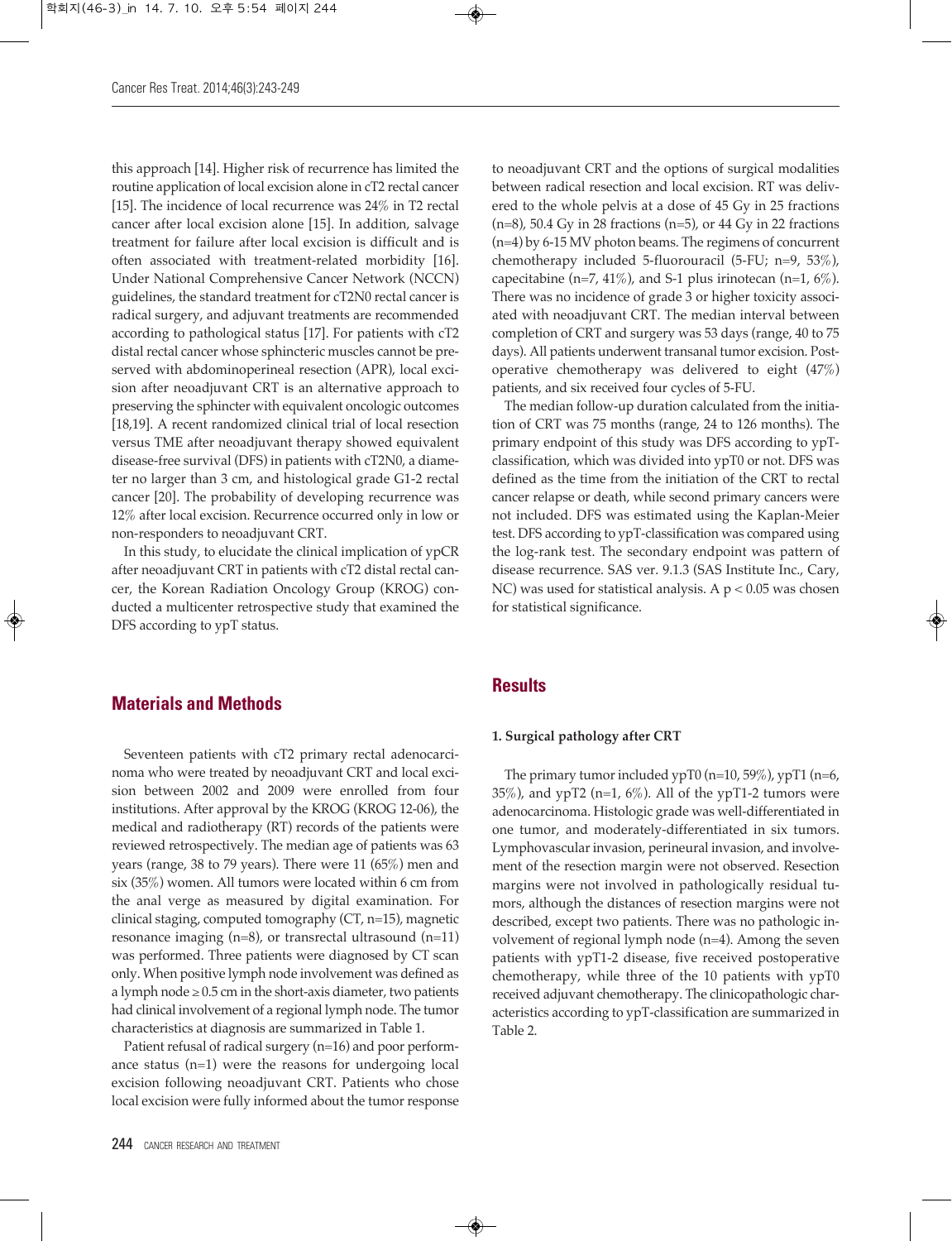## **Table 1.** Tumor characteristics at diagnosis

| Characteristic                         | No. $(\%)$   |
|----------------------------------------|--------------|
| Distance from anal verge (cm)          |              |
| Median                                 | 3            |
| Range                                  | $1-6$        |
| Histologic grade                       |              |
| Well                                   | 5(29)        |
| Moderate                               | 11(65)       |
| Unknown                                | 1(6)         |
| Clinical N-classification              |              |
| N <sub>0</sub>                         | 15(88)       |
| N1                                     | 2(12)        |
| Tumor size (cm)                        |              |
| Median                                 | 2.0          |
| Range                                  | $1.4 - 4.0$  |
| Serum carcinoembryonic antigen (ng/mL) |              |
| Median                                 | 1.3          |
| Range                                  | $0.7 - 30.6$ |

**Table 2.** Clinicopathologic characteristics according to ypT-classification

| Characteristic               | $ypT0(n=10)$   | $ypT1-2(n=7)$   |
|------------------------------|----------------|-----------------|
| Gender                       |                |                 |
| Male                         | 6              | 5               |
| Female                       | 4              | $\mathcal{P}$   |
| Median age (yr)              | 64 (38-79)     | 53 (41-64)      |
| Median pre-CRT CEA (ng/mL)   | $1.4(0.8-4.5)$ | $1.1(0.7-30.6)$ |
| Median post-CRT CEA (ng/mL)  | $1.1(0.5-5.0)$ | $1.8(0.3-3.0)$  |
| Histologic grade (pre-CRT)   |                |                 |
| Well                         | $\overline{2}$ | 3               |
| Moderate                     | 8              | 3               |
| Clinical N-classification    |                |                 |
| $\theta$                     | 10             | 5               |
|                              | $\overline{0}$ | 2               |
| Chemotherapy (preoperative)  |                |                 |
| $5-FU$                       | 6              | 3               |
| Capecitabine                 | 4              | 3               |
| S-1+irinotecan               | $\left($       |                 |
| Chemotherapy (postoperative) |                |                 |
| 5-FU (+leucovorin)           | 3              | 5               |
| N <sub>0</sub>               | 7              | $\mathfrak{D}$  |

CRT, chemoradiotherapy; CEA, carcinoembrynonic antigen; 5-FU, 5-fluorouracil.

## **2. Survival rates according to tumor response**

During the follow-up period, four patients (24%) experienced recurrence (Table 3). Locoregional and distance recurrences each occurred in two patients, respectively. Among the patients who achieved ypT0 after neoadjuvant CRT, one patient (10%) experienced regional recurrence after 14 months. Three (43%) out of the seven ypT1-2 patients experienced a recurrence. One patient had locoregional recurrence and two had distant metastasis. The 5-year DFS of all patients was 82% (Fig. 1A). DFS in patients with ypT0 tumors was higher than in patients with ypT1-2 tumors (90% vs. 69%) (Fig. 1B), however, the difference was not significant (p=0.1643). Lower DFS was observed in patients who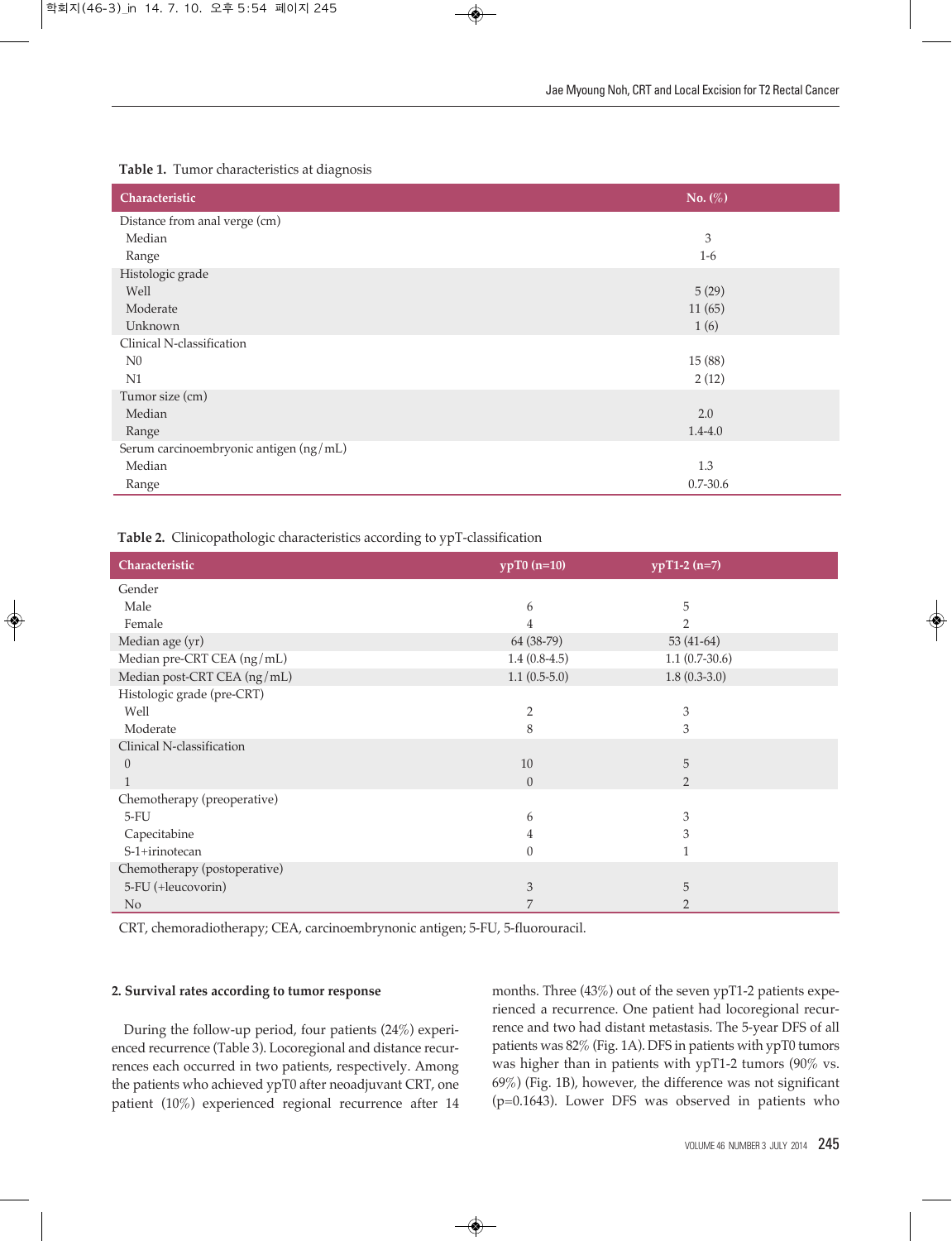

**Fig. 1.** (A) Disease-free survival of all patients. (B) Disease-free survival according to ypT-classification.

| Table 3. Characteristics of patients who experienced disease recurrence |  |  |  |
|-------------------------------------------------------------------------|--|--|--|
|-------------------------------------------------------------------------|--|--|--|

| Age $(yr)$ | Gender | $AV$ (cm) | Grade    | cN | Preoperative<br>chemotherapy | ypT            | Postoperative<br>chemotherapy | Site of<br>failure | DFS (mo) |
|------------|--------|-----------|----------|----|------------------------------|----------------|-------------------------------|--------------------|----------|
| 53         | Male   | 6         | Well     |    | Capecitabine                 |                | $5-FU$                        | Distant            | 14       |
| 49         | Female |           | Well     |    | Capecitabine                 | $\overline{0}$ | $5-FU$                        | Locoregional       | 14       |
| 41         | Female |           | Unknown  |    | Capecitabine                 |                | $5-FU$                        | Distant            | 43       |
| 62         | Male   |           | Moderate | 0  | $5-FU$                       |                | No                            | Locoregional       | 93       |

AV, anal verge; DFS, disease-free survival; 5-FU, 5-fluorouracil.

received capecitabine as neoadjuvant CRT, compared with patients treated with 5-FU (54% vs.  $100\%$ , p=0.0298). Among the seven patients with tumors close to the anal verge (< 3 cm), three patients had disease relapse (p=0.1434) (Table 4). No significant difference in DFS was observed for other clinicopathologic characteristics (Table 4). None of the patients died during the follow-up period.

# **Discussion**

ypCR after neoadjuvant CRT is known to be associated with favorable long-term oncologic outcomes [4-6]. According to results of a pooled analysis, the ypCR rate is 16% [4].

Local control, distant metastasis-free survival, DFS, and overall survival were favored in patients with ypCR. The adjusted hazard ratio by Cox proportional hazards model was 0.41 (95% confidence interval [CI], 0.21 to 0.81), 0.49 (95% CI, 0.34 to 0.71), 0.54 (95% CI, 0.40 to 0.73), and 0.65 (95% CI, 0.47 to 0.89) for the outcomes, respectively. However, most studies included patients with cT3 rectal cancer who underwent radical surgery. Similar findings were observed in patients who underwent local excision following neoadjuvant CRT for cT2-3 rectal cancer [12]. The prevalence of ypT0 was 22% (53 of 237). After local excision, none of the patients with ypT0 experienced local recurrence, while 2%, 7%, and 21% of patients with ypT1, ypT2, and ypT3, respectively, experienced local recurrence. Although 34% of the patients had cT2 rectal cancer, the relationship between ypT-classification and clinical outcome in cT2 disease was not evaluated.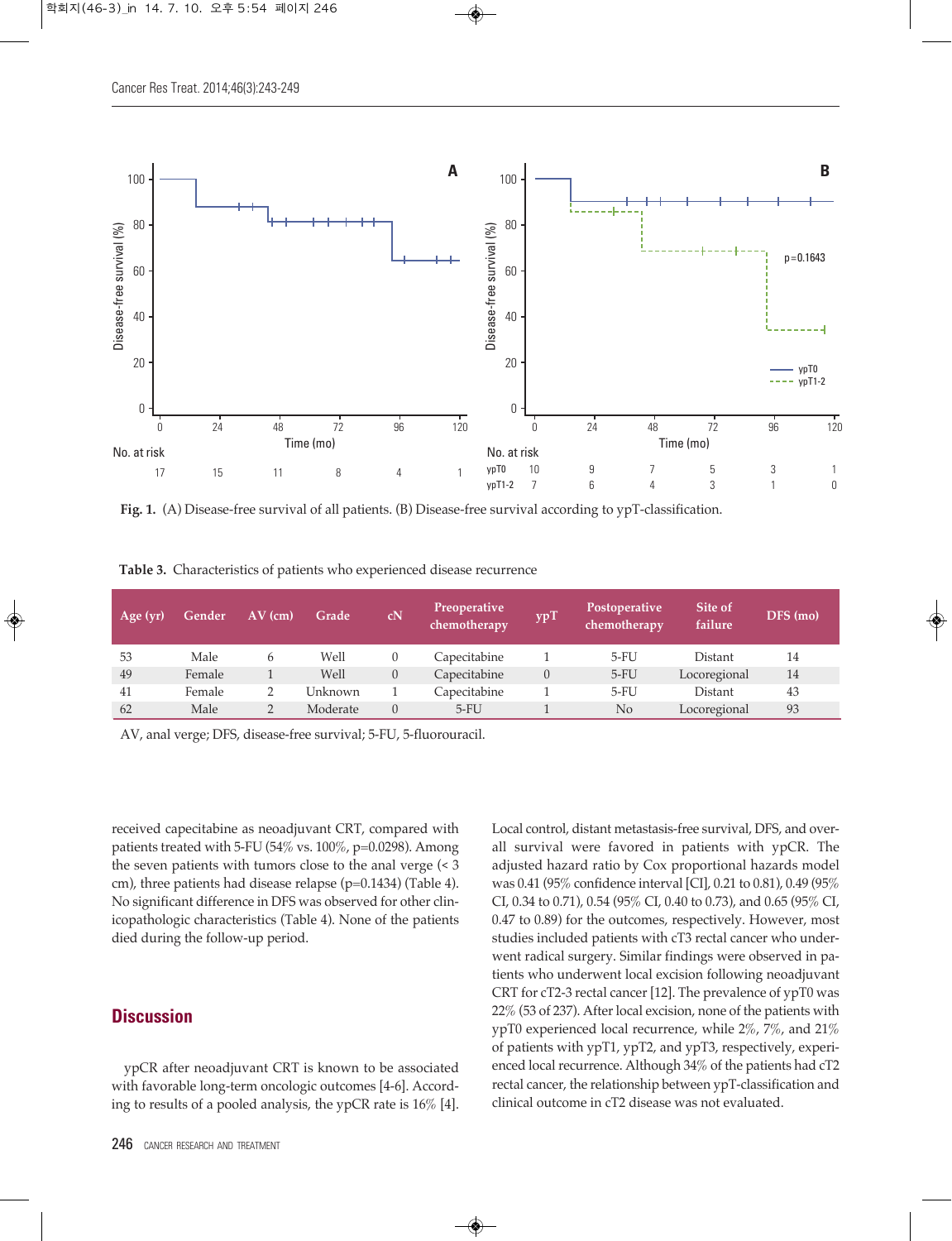| Variable                   | No.            | 5-Year rate $(\%)$ | p-value |
|----------------------------|----------------|--------------------|---------|
| Gender                     |                |                    |         |
| Male                       | 11             | 91                 | 0.4132  |
| Female                     | 6              | 67                 |         |
| Age (yr)                   |                |                    |         |
| $< 60\,$                   | 13             | 76                 | 0.3320  |
| $\geq 60$                  | 14             | $100\,$            |         |
| Tumor size (cm)            |                |                    |         |
| $\rm < 2$                  | 5              | 80                 | 0.7369  |
| $\geq 2$                   | 12             | $81\,$             |         |
| Distance from AV (cm)      |                |                    |         |
| $< 3\,$                    | $\overline{7}$ | 69                 | 0.1434  |
| $\geq 3$                   | $10\,$         | $90\,$             |         |
| Histologic grade           |                |                    |         |
| Well                       | $\mathbf 5$    | 60                 | 0.2056  |
| Moderate                   | 11             | $100\,$            |         |
| Clinical N-classification  |                |                    |         |
| $\theta$                   | 15             | 87                 | 0.2018  |
| $\mathbf{1}$               | 2              | $100\,$            |         |
| Chemotherapy <sup>a)</sup> |                |                    |         |
| $5-FU$                     | 9              | $100\,$            | 0.0298  |
| Capecitabine               | 7              | $54\,$             |         |
| ypT-classification         |                |                    |         |
| $\boldsymbol{0}$           | $10\,$         | 90                 | 0.1643  |
| $1-2$                      | $\overline{7}$ | 69                 |         |

**Table 4.** Disease-free survival according to clinicopathologic characteristics

AV, anal verge; 5-FU, 5-fluorouracil. <sup>a</sup>The patient who received S-1 plus irinotecan was excluded from comparison.

A recent randomized trial reported equivalent DFS to TME after local excision following neoadjuvant CRT [20]. The trial included patients with cT2N0, histologic grades 1-2 with tumors < 3 cm in diameter and within 6 cm of the anal verge, similar to the current study. After local resection, ypT0 was observed in 28% of patients, comparable to that of patients who received TME (26%). The probability of developing disease recurrence at the end of follow-up was 12% after local resection, and the corresponding overall survival rate was 72%. Although the duration of follow-up was shorter and the number of patients was smaller, the rate of ypT0 (59%) and overall survival rate were higher in the current study. In addition, the randomized trial did not evaluate the clinical implication of ypT0 after local resection. In the current study, ypCR after neoadjuvant CRT for cT2 rectal cancer showed an association with favorable outcomes in patients who underwent local excision. After neoadjuvant CRT, ypT0 showed an association with improved DFS compared with ypT1-2 in cT2 distal rectal cancer. The small number of patients limited the power of the study, and higher rate of ypT0

might be influenced by potential selection bias, which could be caused by patient's choice of local excision after they were informed about the clinical tumor response and the option of avoidance of radical resection. However, local excision could be a feasible alternative to radical surgery in properly selected patients with ypCR after neoadjuvant CRT for cT2 distal rectal cancer, which is located within 6 cm of the anal verge.

Of particular interest, most cases of disease recurrence occurred in patients who had received capecitabine as neoadjuvant therapy, regardless of postoperative chemotherapy. However, no difference in the proportion of patients with ypCR after neoadjuvant CRT was observed between the two chemotherapeutic regimens (67% vs. 57%, p=1). Compared to 5-FU, oral capecitabine demonstrated comparable or improved tumor response, local control, DFS, and overall survival in patients who received neoadjuvant CRT for locally advanced rectal cancer [21,22]. In addition to the convenience of oral administration and lesser toxicities, capecitabine has several advantages, including preferential activation in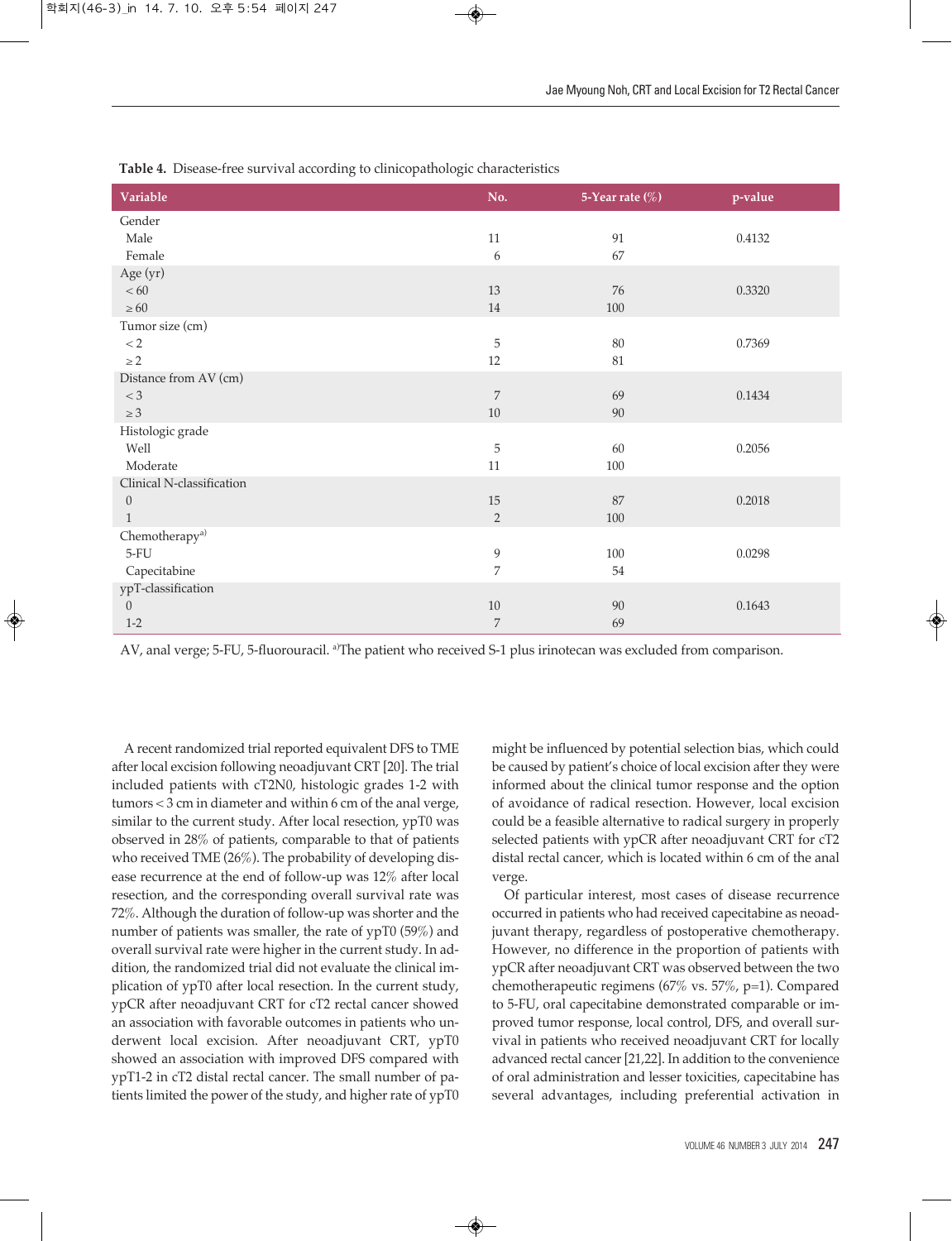tumor tissue and a synergistic effect with X-ray [23]. Oral capecitabine is currently a valid option in neoadjuvant CRT for rectal cancer, as investigated in previous studies [21,22]. However, most previous studies regarding local excision following neoadjuvant CRT used 5-FU as a chemotherapeutic regimen [12,13,20]. Efficacy of oral capecitabine in this setting has not been well established. Whether capecitabine is still as effective as 5-FU in patients receiving neoadjuvant CRT followed by local excision should be clarified. However, due to the small sample size, different DFS according to neoadjuvant chemotherapeutic regimen in the current study is not sufficient to answer this question.

In the current study, most of the enrolled patients refused radical surgery such as APR because the tumors were located in the distal rectum. Although a meta-analysis showed no difference in general quality of life (QoL) following APR or anterior resection [24], a sphincter-preserving procedure is preferred in terms of QoL for patients [25]. In this regard, local excision combined with neoadjuvant CRT could be the first treatment option in patients with cT2 distal rectal cancer for whom the anal sphincter cannot be preserved. After local excision, patients with residual tumors in the specimen should consider radical surgery. Because local excision alone

is associated with increased risk of disease recurrence, it should be applied cautiously to patients with residual disease after neoadjuvant CRT.

# **Conclusion**

In conclusion, local excision could be a feasible alternative to radical surgery in patients with ypCR after neoadjuvant CRT for cT2 distal rectal cancer. Future studies including a large patient population are needed in order to confirm the efficacy of local excision in this setting.

# **Conflicts of Interest**

Conflict of interest relevant to this article was not reported.

## **References**

- 1. Sauer R, Becker H, Hohenberger W, Rodel C, Wittekind C, Fietkau R, et al. Preoperative versus postoperative chemoradiotherapy for rectal cancer. N Engl J Med. 2004;351:1731-40.
- 2. van Gijn W, Marijnen CA, Nagtegaal ID, Kranenbarg EM, Putter H, Wiggers T, et al. Preoperative radiotherapy combined with total mesorectal excision for resectable rectal cancer: 12 year follow-up of the multicentre, randomised controlled TME trial. Lancet Oncol. 2011;12:575-82.
- 3. Sanghera P, Wong DW, McConkey CC, Geh JI, Hartley A. Chemoradiotherapy for rectal cancer: an updated analysis of factors affecting pathological response. Clin Oncol (R Coll Radiol). 2008;20:176-83.
- 4. Maas M, Nelemans PJ, Valentini V, Das P, Rodel C, Kuo LJ, et al. Long-term outcome in patients with a pathological complete response after chemoradiation for rectal cancer: a pooled analysis of individual patient data. Lancet Oncol. 2010;11:835-44.
- 5. Belluco C, De Paoli A, Canzonieri V, Sigon R, Fornasarig M, Buonadonna A, et al. Long-term outcome of patients with complete pathologic response after neoadjuvant chemoradiation for cT3 rectal cancer: implications for local excision surgical strategies. Ann Surg Oncol. 2011;18:3686-93.
- 6. de Campos-Lobato LF, Stocchi L, da Luz Moreira A, Geisler D, Dietz DW, Lavery IC, et al. Pathologic complete response after neoadjuvant treatment for rectal cancer decreases distant recurrence and could eradicate local recurrence. Ann Surg Oncol. 2011;18:1590-8.
- 7. Lambregts DM, Maas M, Bakers FC, Cappendijk VC, Lammering G, Beets GL, et al. Long-term follow-up features on rectal MRI during a wait-and-see approach after a clinical complete response in patients with rectal cancer treated with chemoradiotherapy. Dis Colon Rectum. 2011;54:1521-8.
- 8. Maas M, Beets-Tan RG, Lambregts DM, Lammering G, Nelemans PJ, Engelen SM, et al. Wait-and-see policy for clinical complete responders after chemoradiation for rectal cancer. J Clin Oncol. 2011;29:4633-40.
- 9. Chessin DB, Enker W, Cohen AM, Paty PB, Weiser MR, Saltz L, et al. Complications after preoperative combined modality therapy and radical resection of locally advanced rectal cancer: a 14-year experience from a specialty service. J Am Coll Surg. 2005;200:876-82.
- 10. Hendren SK, O'Connor BI, Liu M, Asano T, Cohen Z, Swallow CJ, et al. Prevalence of male and female sexual dysfunction is high following surgery for rectal cancer. Ann Surg. 2005;242:212-23.
- 11. Bonnen M, Crane C, Vauthey JN, Skibber J, Delclos ME, Rodriguez-Bigas M, et al. Long-term results using local excision after preoperative chemoradiation among selected T3 rectal cancer patients. Int J Radiat Oncol Biol Phys. 2004;60:1098-105.
- 12. Borschitz T, Wachtlin D, Mohler M, Schmidberger H, Junginger T. Neoadjuvant chemoradiation and local excision for T2- 3 rectal cancer. Ann Surg Oncol. 2008;15:712-20.
- 13. Nair RM, Siegel EM, Chen DT, Fulp WJ, Yeatman TJ, Malafa